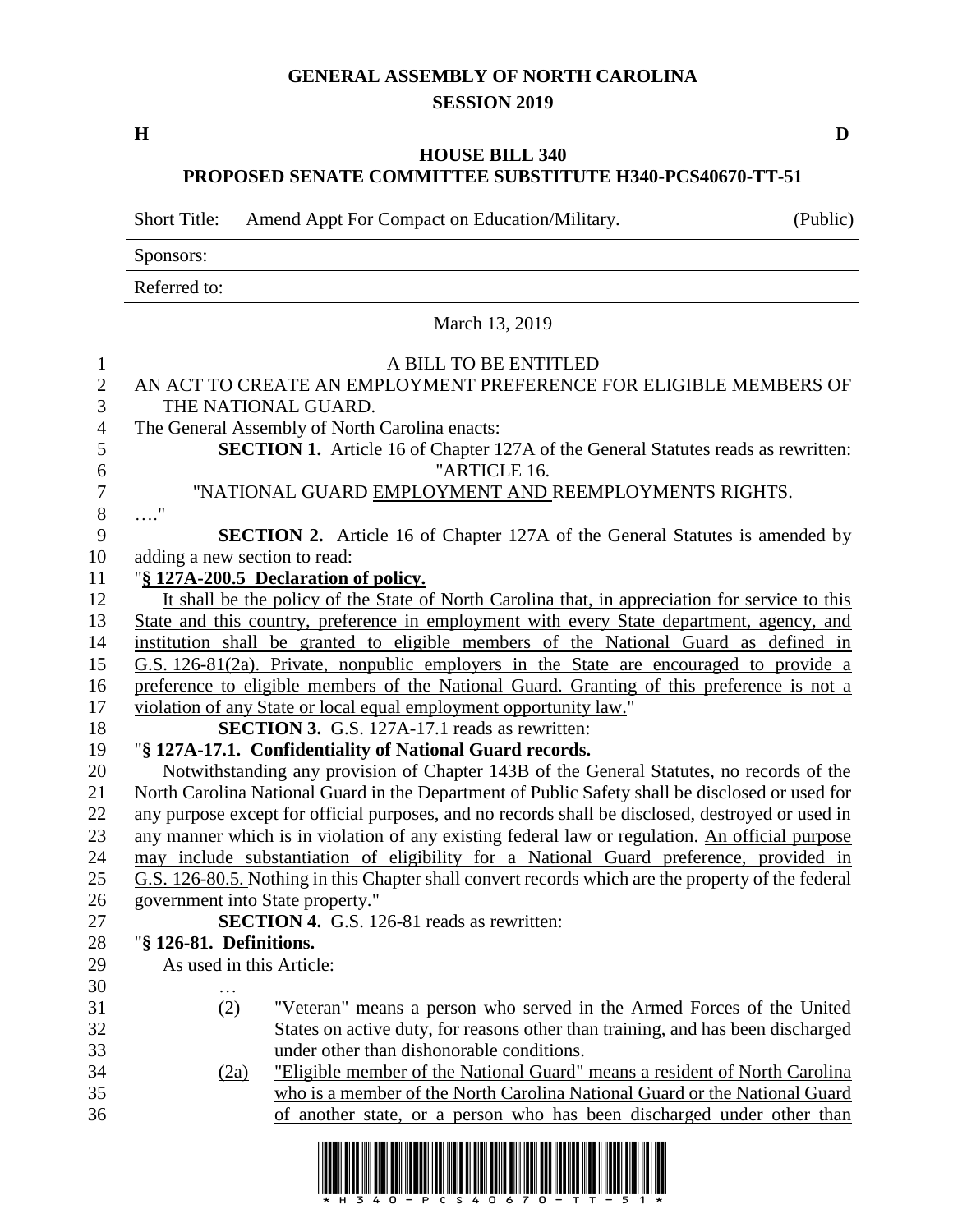| dishonorable conditions from the North Carolina National Guard or the                                                                                                                            |  |  |
|--------------------------------------------------------------------------------------------------------------------------------------------------------------------------------------------------|--|--|
|                                                                                                                                                                                                  |  |  |
|                                                                                                                                                                                                  |  |  |
|                                                                                                                                                                                                  |  |  |
|                                                                                                                                                                                                  |  |  |
|                                                                                                                                                                                                  |  |  |
| The surviving spouse or dependent of a veteran who dies on active                                                                                                                                |  |  |
| duty during a period of war either directly or indirectly as a result of                                                                                                                         |  |  |
| A veteran who suffered a service-connected disability during                                                                                                                                     |  |  |
|                                                                                                                                                                                                  |  |  |
| The spouse of a veteran described in subdivision d. of this subsection;                                                                                                                          |  |  |
|                                                                                                                                                                                                  |  |  |
| The surviving spouse or dependent of a person who served in the                                                                                                                                  |  |  |
| Armed Forces of the United States on active duty, for reasons other                                                                                                                              |  |  |
| than training, who died for service-related reasons during peacetime."                                                                                                                           |  |  |
| <b>SECTION 5.</b> Article 13 of Chapter 126 of the General Statutes reads as rewritten:                                                                                                          |  |  |
|                                                                                                                                                                                                  |  |  |
|                                                                                                                                                                                                  |  |  |
|                                                                                                                                                                                                  |  |  |
| <b>SECTION 6.</b> Article 13 of Chapter 126 of the General Statutes is amended by adding                                                                                                         |  |  |
| a new section to read:                                                                                                                                                                           |  |  |
| "§ 126-80.5. National Guard preference.                                                                                                                                                          |  |  |
| It shall be the policy of the State of North Carolina that, in appreciation for service to<br>(a)                                                                                                |  |  |
| the State of North Carolina and this country, and in recognition of the time and advantage lost                                                                                                  |  |  |
| toward the pursuit of a civilian career, an eligible member of the National Guard as defined in                                                                                                  |  |  |
| $G.S.$ 126-81(2a) shall be granted preference in employment for positions subject to the provisions                                                                                              |  |  |
| of this Chapter with every State department, agency, and institution.                                                                                                                            |  |  |
| Hereafter, in all evaluations of applicants for positions with this State or any of its<br>(b)                                                                                                   |  |  |
| departments, institutions, or agencies, a preference shall be awarded to all eligible members of                                                                                                 |  |  |
| the National Guard who are citizens of the State. This preference applies to initial employment                                                                                                  |  |  |
| with the State and extends to other employment events including subsequent hirings, promotions,                                                                                                  |  |  |
| reassignments, and horizontal transfers.                                                                                                                                                         |  |  |
| The provisions of this section shall be subject to the provisions of Article 9 of Chapter<br>(c)                                                                                                 |  |  |
| 143B of the General Statutes."                                                                                                                                                                   |  |  |
| <b>SECTION 7.</b> G.S. 126-82 reads as rewritten:                                                                                                                                                |  |  |
| "§ 126-82. State Human Resources Commission to provide for preference.                                                                                                                           |  |  |
| The State Human Resources Commission shall provide that in evaluating the<br>(a)                                                                                                                 |  |  |
| qualifications of an eligible veteran or eligible member of the National Guard, against the                                                                                                      |  |  |
| minimum requirements for obtaining a position, credit shall be given for all military service<br>training or schooling and experience that bears a reasonable and functional relationship to the |  |  |
| knowledge, skills, and abilities required for the position. This preference applies to initial                                                                                                   |  |  |
| employment with the State and extends to other employment events including subsequent hirings,                                                                                                   |  |  |
| promotions, reassignments, and horizontal transfers.                                                                                                                                             |  |  |
| The State Human Resources Commission shall provide that if an eligible veteran or<br>(b)                                                                                                         |  |  |
| eligible member of the National Guard, has met the minimum requirements for the position, after                                                                                                  |  |  |
| receiving experience credit under subsection (a) of this section, he <u>or she</u> shall receive experience                                                                                      |  |  |
|                                                                                                                                                                                                  |  |  |
|                                                                                                                                                                                                  |  |  |
| credit as determined by the Commission for additional related and unrelated military service.<br>This preference applies to initial employment with the State and extends to other employment    |  |  |
|                                                                                                                                                                                                  |  |  |